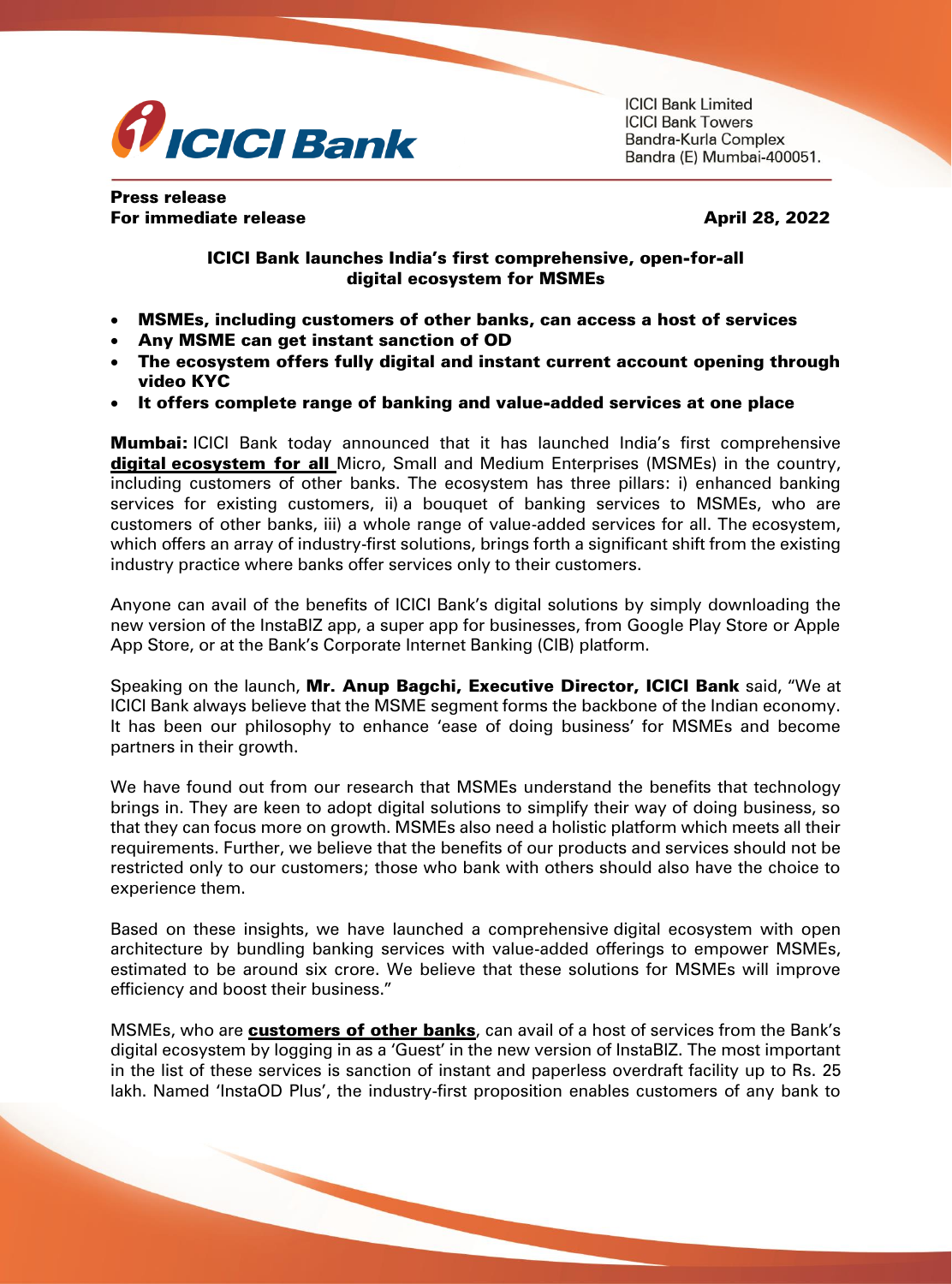

**ICICI Bank Limited ICICI Bank Towers** Bandra-Kurla Complex Bandra (E) Mumbai-400051.

avail of an overdraft instantly through a few clicks either on the new version of InstaBIZ or CIB. Customers of ICICI Bank can activate the OD into their current account instantly while customers of other banks can do so after opening of a current account with the Bank digitally through Video KYC.

Another important facility being offered is instant opening of a current account digitally. The end-to-end paperless process leverages the Bank's advanced APIs that auto fill the account opening form and validate PAN/ Aadhaar number instantly and allows opening of account through Video KYC.

Additionally, to further accelerate growth and efficiency for MSMEs, InstaBIZ now offers a range of value-added services to MSMEs, both customers and non-customers of the Bank. ICICI Bank has tied up with various partners to eliminate the need of MSMEs to coordinate with multiple experts to fulfill their varied requirement. These partners include India Filings (for business compliances and registrations), IndiaMART (listing of business), Airtel (connectivity and business communications), ClearTax (tax filing and advisory), Zoho Books (accounting solutions), Global Linker (business networking and digital store management), Sherlock.ai (digital marketing and data analytics). MSMEs can get exclusive services of these experts with instant onboarding on their platforms.

Further, MSMEs, both customers and non-customers of the Bank, can also access the Bank's digital platform, Trade Emerge, for comprehensive trade services like letter of credit, bank guarantee, trade credit, trade transactions and many others.

Additionally through InstaBIZ, merchants, retailers and professionals like doctors and lawyers etc can instantly accept payments through UPI and cards. They can generate QR code and even digitally apply for Point of Sale (POS) device. They can also avail value added services like instant settlement of payments, transform their shops into an online store in just 30 minutes, and apply for a voice-messaging device that confirms the receipt of the payments.

The digital ecosystem offers enhanced services to the **existing customers** of the Bank. They can now experience seamless onboarding on the Bank's Trade Online platform for their requirement related to trade and foreign exchange transactions. They can also pay GST easily and digitally, apply for POS device, among others. Armed with robust technology and embedded analytics, the new version of InstaBIZ app gives a variety of reminders based on the customer's profile. For instance, a customer with propensity to pay GST will get intuitive nudges for GST payments before the last date of payment; an exporter/importer will get a nudge requesting activation of Trade Online; and a merchant will get a pop-up for applying POS device digitally.

For news and updates, visit [www.icicibank.com](http://secure-web.cisco.com/1CsOwnmSkmH3RZlVA7DuHqQpB0ZADJSPy_p66o3vb70ENsQ8013vAQVvmpelZeN4MBHdfmlkySC9A-xQ2EDAIbvWdFycVXzNb6KdjTpus-PZjG7bgWtTCO-58HTZ25fGOArOEmEOqFYYu-Jr9fSkL8BS_PvomTEsKueRxsO5S2YmGxXkOywNz07KazR3ipm-5ofmL2m-NYFNXcT6fLGnRmTs8o3B1wiSQCiWVxzA2Hw7YoG0zNrlDN5mdy3f3Bt8YFk1S1uu1ZA1i700AQOHsTGFh6oMs6RaEjIir13sBgungUn-jxwGG6oTWss2UQipm/http%3A%2F%2Fwww.icicibank.com) and follow us on Twitter at [www.twitter.com/ICICIBank](http://secure-web.cisco.com/14ShmVkeL3BxcTU3gO9ucLnRemEjkKMxvwkQ4iNbQt8wYd7xLJWnX30NP7J-BpHPXruKcrZArENezG3Zhrb6Tx6VQ-nkVTC9PWy37auaM4b5E2XpGY4D9IEkl-plsRhgIAq_1pSZ2O6C-7Q1_jTOBN5eV75q99dyMOHCWwnFh0Xw928tHC0seGYQbaqA05ks_hmHVtCj3yX62V8xM3akbeDlcORG9ugi-neYva7MElwgVZrWO91dhdEJXZbGg246ju2rpZ7bQ7UDqWs4K0xPP9WYZJZ2AYw8tNu6p-SbRgGf98IfOeDIPpI_Ge78t8Sgm/http%3A%2F%2Fwww.twitter.com%2FICICIBank)

For media queries, write to: [corporate.communications@icicibank.com](mailto:corporate.communications@icicibank.com)